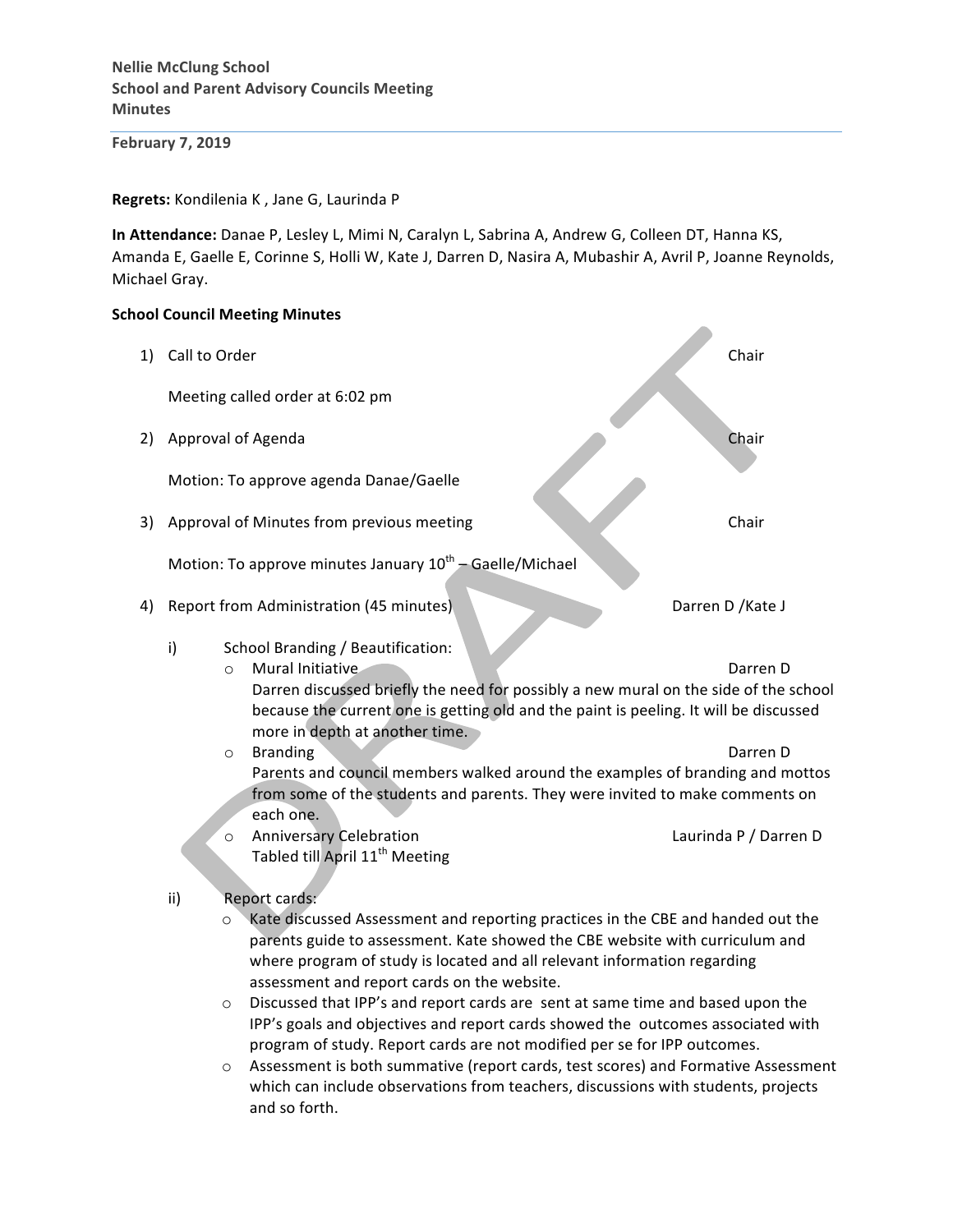| <b>February 7, 2019</b>                                                                                                            |                                                                                                                                                                       |  |  |
|------------------------------------------------------------------------------------------------------------------------------------|-----------------------------------------------------------------------------------------------------------------------------------------------------------------------|--|--|
|                                                                                                                                    | 2/3/4 on report cards are distinct and all allow for "basic understanding" at grade<br>$\circ$<br>level. Higher levels (3-4) show variety of learning and complexity. |  |  |
|                                                                                                                                    | The best resource in understanding the associated number in the report cards is<br>$\circ$                                                                            |  |  |
|                                                                                                                                    | discussion with the teacher if there is any questions.                                                                                                                |  |  |
|                                                                                                                                    | Changed from December to January so parents can ask teachers some questions.<br>$\circ$                                                                               |  |  |
| iii)                                                                                                                               | Parent / Staff Survey<br>Darren D                                                                                                                                     |  |  |
|                                                                                                                                    | Darren showed the results including the comments associated with the Survey of                                                                                        |  |  |
|                                                                                                                                    | teachers and parents.                                                                                                                                                 |  |  |
|                                                                                                                                    |                                                                                                                                                                       |  |  |
|                                                                                                                                    | 139 responses<br>$\circ$                                                                                                                                              |  |  |
|                                                                                                                                    | 10 questions<br>$\circ$                                                                                                                                               |  |  |
|                                                                                                                                    | 107 parents and 33 staff members<br>$\circ$                                                                                                                           |  |  |
|                                                                                                                                    | Newsletter working<br>$\circ$                                                                                                                                         |  |  |
|                                                                                                                                    | What is the best way to communicate and be consistency for all grades.<br>$\circ$                                                                                     |  |  |
|                                                                                                                                    | Seesaw a hit with Division 1 parents<br>$\circ$                                                                                                                       |  |  |
|                                                                                                                                    | Math and writing school development plan is widely accepted.<br>$\circ$                                                                                               |  |  |
|                                                                                                                                    | Darren will extrapolate the data from the survey and create a report for publication.                                                                                 |  |  |
| iv)                                                                                                                                | Update from teaching staff                                                                                                                                            |  |  |
|                                                                                                                                    |                                                                                                                                                                       |  |  |
|                                                                                                                                    | Colleen Delaney Taylor (Grade 5)                                                                                                                                      |  |  |
|                                                                                                                                    |                                                                                                                                                                       |  |  |
|                                                                                                                                    | Colleen - Math SPT program - real world connections with Math. Took cbe growth<br>$\circ$                                                                             |  |  |
|                                                                                                                                    | of students and how many schools need to be built based on actual data. Looked at                                                                                     |  |  |
|                                                                                                                                    | both school boards and compared and contrast.                                                                                                                         |  |  |
|                                                                                                                                    | Sabrina ELA looking at novel and specific passages and find example of Imagery and<br>$\circ$                                                                         |  |  |
|                                                                                                                                    | also connect to a watercolor of their learning from their novel                                                                                                       |  |  |
|                                                                                                                                    |                                                                                                                                                                       |  |  |
|                                                                                                                                    | Hanna Kisling-Saundry (Kindergarten)                                                                                                                                  |  |  |
|                                                                                                                                    |                                                                                                                                                                       |  |  |
| Exploration of winter, fish creek park trip, natural world and wondering. Tracks and<br>$\circ$<br>scat and active winter animals. |                                                                                                                                                                       |  |  |
|                                                                                                                                    | Show results at student led conferences.                                                                                                                              |  |  |
|                                                                                                                                    | Ю<br>Kind acts project                                                                                                                                                |  |  |
|                                                                                                                                    | $\circ$                                                                                                                                                               |  |  |
|                                                                                                                                    |                                                                                                                                                                       |  |  |
|                                                                                                                                    | 5) CoSC (Council of School Councils) Meetings Update<br>JoAnn R                                                                                                       |  |  |
| Tabled till April 11 <sup>th</sup> meeting<br>$\Omega$                                                                             |                                                                                                                                                                       |  |  |
|                                                                                                                                    |                                                                                                                                                                       |  |  |
| Meeting Adjourned at 7:15 pm                                                                                                       |                                                                                                                                                                       |  |  |
|                                                                                                                                    |                                                                                                                                                                       |  |  |
|                                                                                                                                    |                                                                                                                                                                       |  |  |